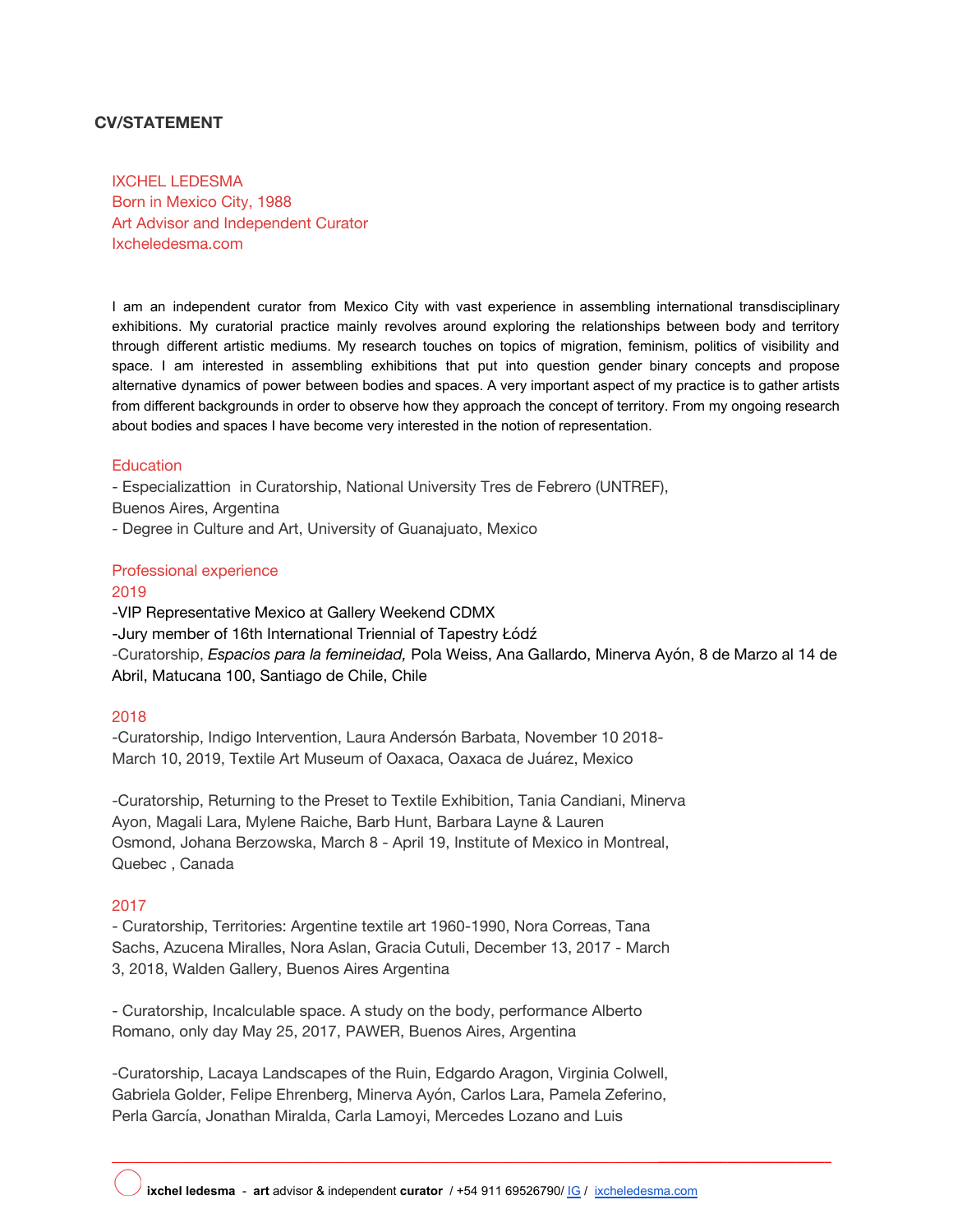Hidalgo, May 20, 2017 only day, Paseo de las Artes Pedro de Mendoza, Buenos Aires Argentina

-Advice of acquisition of works of art for private collections in Mexico, Buenos Aires and London

## 2016-2017

-Curatorship, Childhood and that, Magali Lara, August 6th - September 10th, Walden Gallery, Buenos Aires Argentina

-Director at Galería Walden, Buenos Aires, Argentina. Samples Procedures for import and export of artwork, curatorship, work lists, research and inauguration logistics:

Perucas: Gabriel Aceve do Velarde (1976), Miguel Andrade Valdez (1979), Luz María Bedoya (1969), Alberto Borea (1979), Philippe Gruenberg (1972), Pablo Hare (1972), Giancarlo Scaglia (1981), Janine Soenens (1978) and José Vera Matos (1981); Double residence, Juan Carlos Romero; Childhood and that, Magali Lara; Space of use, Martín Cordiano, The balance, Ariadna Pastorini.

Fairs. Procedures for import and export of work, work lists, sales, selection of prices for sale, dossiers for sale, sale, travel, link with collectors and institutions: UNTITLED, San Francisco; MACA ZONE, Mexico City; FRIEZE, New York; ARMORY SHOW, New York; ARTEBA, Buenos Aires; UNTITLED, Miami, ARTBO, Bogotá; ARTISSIMA, Torino; LIMA PHOTO, Lima; ART CHICAGO, Chicago; CHACO, Santiago, Chile; ARTEBA FOCUS, Buenos Aires; CROSSROADS, London

- Document Art Gallery / Walden, collaboration in sales and project management. Buenos Aires, Argentina. Projects: ZONA MACO, Mexico City, Art Brussels, Bruselas, 2016.

- Artishock Magazine. Collaboration with texts and art reviews, Santiago de Chile

#### 2015

- Artishock Magazine. Collaboration with texts and art reviews, Santiago de Chile

- Nexos Magazine. Collaboration with texts and art reviews, Mexico City

- Ignacio Liprandi Gallery, Buenos Aires, Argentina. Projects: Gallery Assistant, Buenos Aires, Argentina

### 2014

- Scholarship for Diploma in Critical Theory, 17, Institute of Critical Studies, Mexico City

- Selection for participation in art clinics, Museum of Modern Art (MAM) and Ibero-American Colloquium of Art Criticism (CICA), Mexico City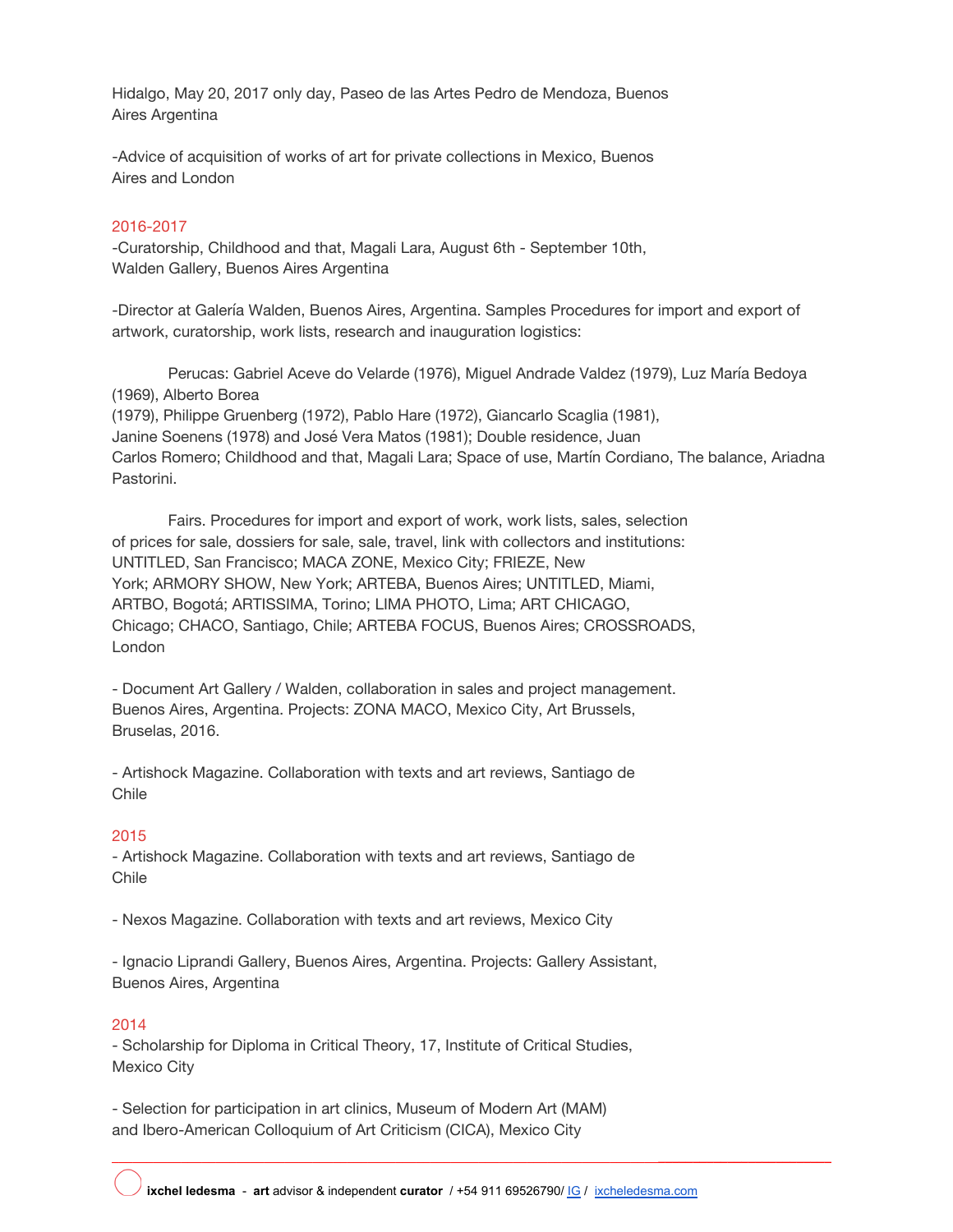- Thesis laureate: Aesthetic experience and pedagogical constructivism, Intervention in the National Museum of Art, University of Guanajuato, Mexico City

## 2013

- Full scholarship in the program: Summer of Scientific Research with the doctor Deborah Dorotinsky. An investigation with gender perspective, Mexican Academy of Sciences (AMC), Mexico City

## 2012-2011

- Full scholarship for University studies in the program of History of Art, Universidad Iberoamericana (UIA), Mexico City

### 2010

- Full scholarship for University studies International Students Exchange Programs (ISEP) in Public University of Navarra (UPN) in the program of Sociology, Pamplona, Spain

#### **Publications**

-2018 Text for catalog The Goddess Rabiosa, Minerva Ayón, in process of publication, Borda Garden, Cuernavaca, México

-2017 "The error in the work of Magali Lara" in Nexos, May 29, 2017. Mexico City, Mexico http://cultura.nexos.com.mx/?p=12789

-2016 "Transhumance: Cuban artists in Brussels" in Artishock contemporary art magazine, July. Santiago de Chile, Chile <http://artishockrevista.com/2016/07/11/transhumance-artistas-cubanos-bruselas/>

-2016 "From the beginning to curatorship without talking about a genius artist" in Artishock contemporary art magazine, July. Santiago de Chile, Chile http://artishockrevista.com/2016/02/23/una-curaduria-sin-hablar-una-artistagenia-ana-gallardo-mamba/

-2016 "A text message is written from the bowels" blog of critical art and visual culture, coordinated by SOMA and Fundacion Alumnos 47, México, D.F. [http://blogdecritica.com/portfolio\\_page/ixchel-ledesma-guadarrama/](http://blogdecritica.com/portfolio_page/ixchel-ledesma-guadarrama/)

-2015 "The mirror of art" Ramona visual arts magazine in the folder of cryptographic writings coordinated by Guadalupe Maradei, December. Buenos Aires, Argentina <http://www.ramona.org.ar/node/58214>

-2015 "Gabriel de la Mora: What we do not see what looks at us" in Artishock contemporary art magazine, January. Santiago de Chile, Chile http://www.artishock.cl/2015/01/13/gabriel-de-la-mora-lo-que-no-vemos-loquenos-mira/